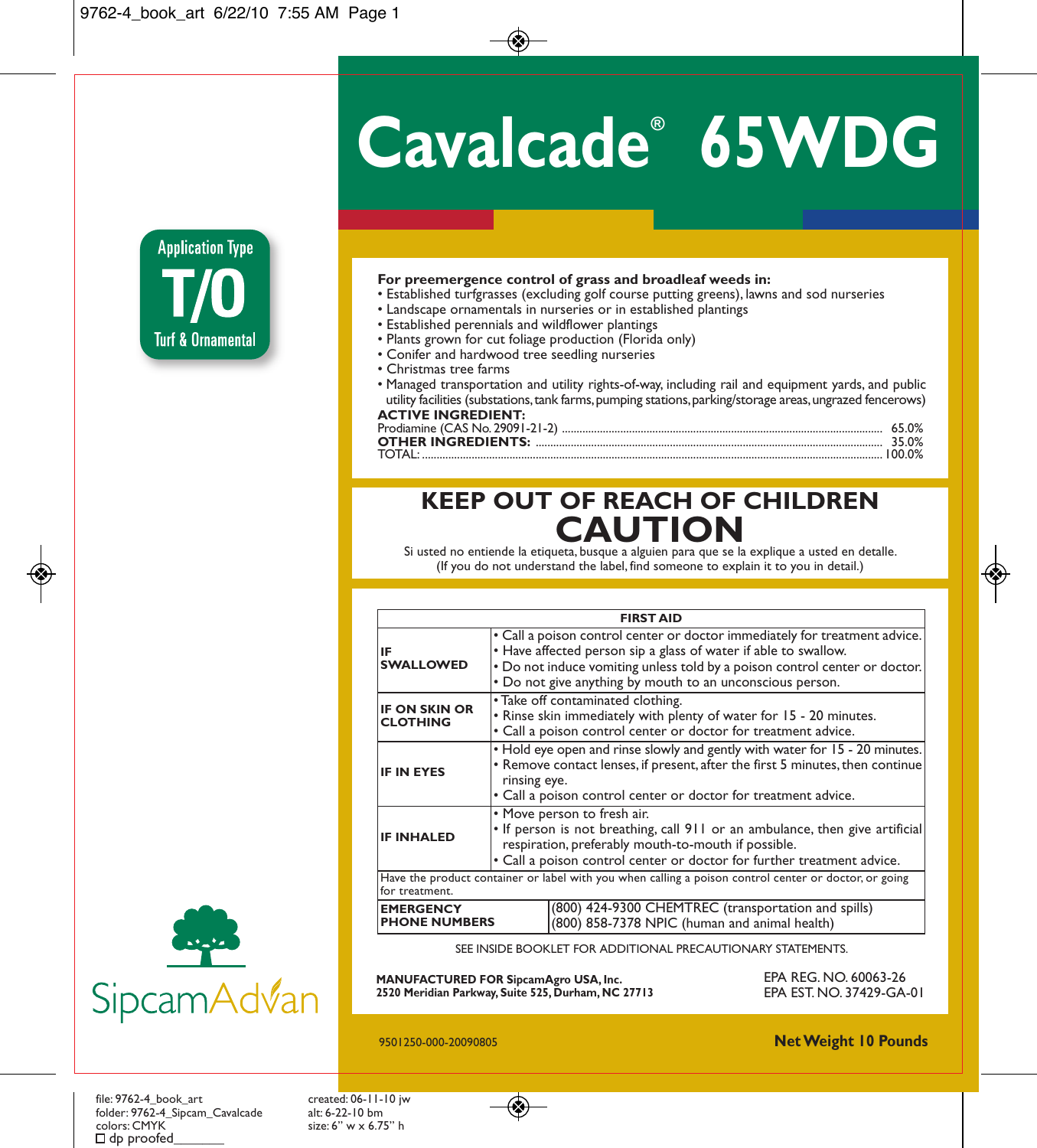# **PRECAUTIONARY STATEMENTS HAZARDS TO HUMANS AND DOMESTIC ANIMALS CAUTION:**

Harmful if inhaled or absorbed through the skin. Avoid contact with skin, eyes, or clothing. Avoid breathing dust. Prolonged or frequently repeated skin contact, while mixing or handling the concentrated material, may cause allergic reactions in some individuals.

# **PERSONAL PROTECTIVE EQUIPMENT**

#### **WPS USES:**

Mixers, loaders and applicators and other persons who handle this pesticide for any use covered by the Worker Protection Standard (40 CFR part 170) – in general, agricultural-plant uses are covered – must wear:

- Long-sleeved shirt and long pants
- Chemical resistant gloves, such as butyl rubber >14 mils, or neoprene rubber > 14 mils, or nitrile rubber >14 mils (See instructions for Category A on the EPA chemical resistance category selection chart B if you want other options.)
- Shoes plus socks

#### **NON-WPS USES:**

Mixers and loaders who handle this pesticide for any use NOT covered by the Worker Protection Standard (40 CFR part 170) – in general, only agricultural-plant uses are covered by the WPS – must wear:

• Waterproof gloves

Follow manufacturer's instructions for cleaning/maintaining PPE. If no such instructions for washables, use detergent and hot water. Keep and wash PPE separately from other laundry.

# **ENGINEERING CONTROL STATEMENTS**

When handlers use closed systems or enclosed cabs in a manner that meets the requirements listed in the Worker Protection Standard (WPS) for agricultural pesticides [40 CFR 170.240(d)(4-6)], the handler PPE requirements may be reduced or modified as specified in the WPS.

# **USER SAFETY RECOMMENDATIONS**

#### **Users should:**

- Wash hands before eating, drinking, chewing gum, using tobacco, or using the toilet.
- Remove clothing immediately if pesticide gets inside. Then wash thoroughly and put on clean clothing.
- After handling this product, immediately wash the outside of gloves before removing them, then remove gloves and all other PPE. Immediately wash thoroughly and change into clean clothing.

## **ENVIRONMENTAL HAZARDS**

This product has low solubility in water. At the limit of solubility, this product is not toxic to fish. However, at concentrations substantially above the level of water solubility, it may be toxic to fish. Do not apply directly to water, to areas where surface water is present, or to intertidal areas below the mean high water mark. Drift and runoff from treated areas may be hazardous to aquatic organisms in adjacent sites. Do not contaminate water when disposing of equipment wash water.

# **DIRECTIONS FOR USE**

It is a violation of Federal law to use this product in a manner inconsistent with its labeling.

Do not apply this product in a way that will contact workers or other persons, either directly or through drift. Only protected handlers may be in the area during application. For any requirements specific to your state or Tribe, consult the agency responsible for pesticide regulation.

## **AGRICULTURAL USE REQUIREMENTS**

Use this product only in accordance with its labeling and with the Worker Protection Standard, 40 CFF part 170. This Standard contains requirements for the protection of agricultural workers on farms, forests, nurseries, and greenhouses, and handlers of agricultural pesticides. It contains requirements for training, decontamination, notification, and emergency assistance. It also contains specific instructions and exceptions pertaining to the statements on this label about personal protective equipment (PPE) and restricted-entry interval. The requirements in this box only apply to uses of this product that are covered by the Worker Protection Standard.

Do not enter or allow worker entry into treated areas during the restricted-entry interval (REI)of 12 hours. Exception: If the product is soil-injected or soil-incorporated, the Worker Protection Standard, under certain circumstances, allows workers to enter the treated area if there will be no contact with anything that has been treated.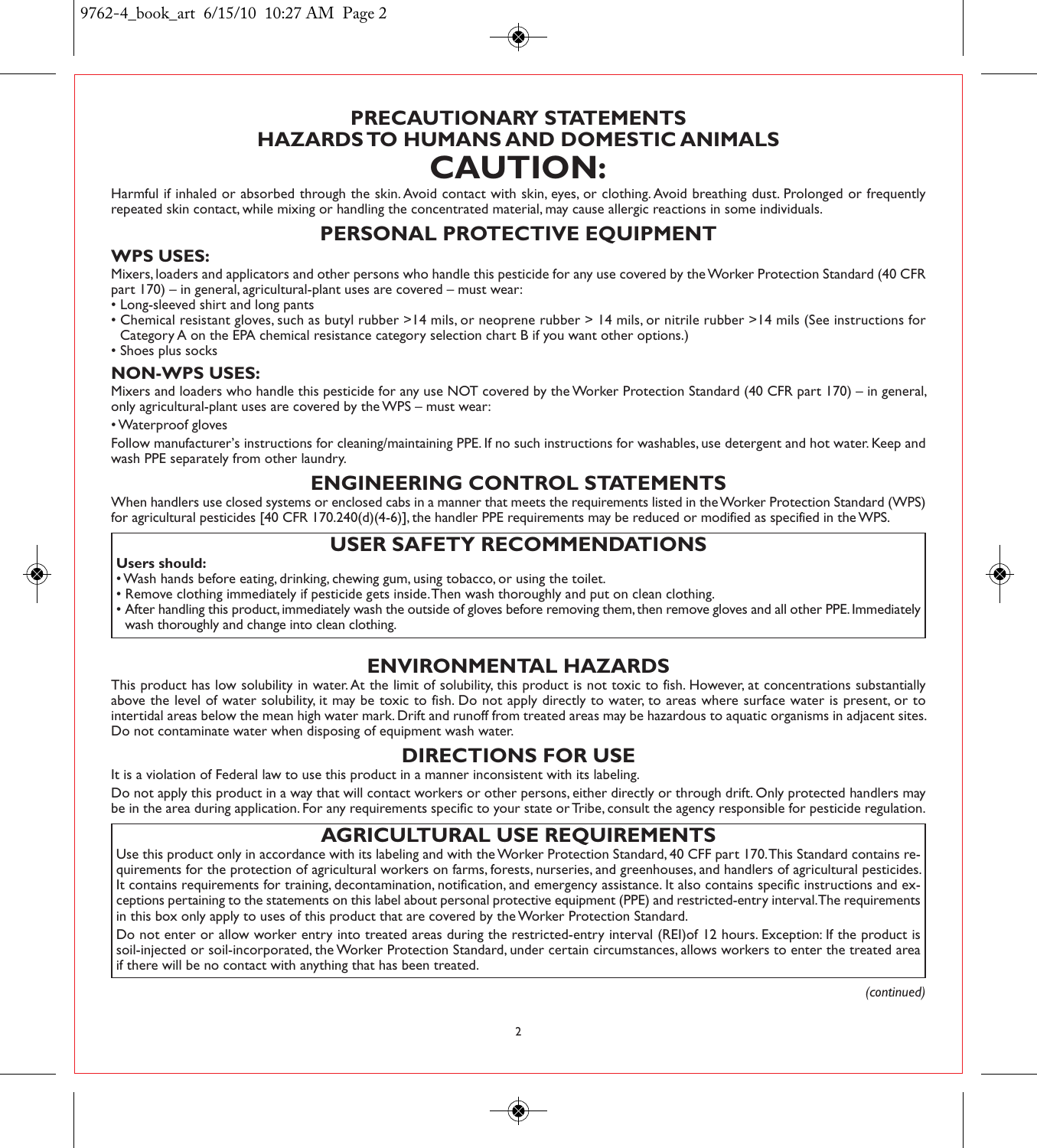# **AGRICULTURAL USE REQUIREMENTS** *(continued)*

PPE required for early entry to treated areas that is permitted under the Worker Protection Standard and that involves contact with anything that has been treated, such as plants, soil, or water is:

- Coveralls
- Waterproof gloves
- Shoes plus socks

#### **WHERE TO USE**

Cavalcade 65WDG is a preemergence herbicide that provides residual control of many grass and broadleaf weeds in:

- Established turfgrasses (excluding golf course putting greens), lawns and sod nurseries
- Landscape ornamentals in nurseries or in established plantings
- Established perennials and wildflower plantings
- Plants grown for cut foliage production (Florida only)
- Conifer and hardwood tree seedling nurseries
- Christmas tree farms
- Managed transportation and utility rights-of-way, including rail and equipment yards, and public utility facilities (substations, tank farms, pumping stations, parking/storage areas, ungrazed fencerows

#### **HOW CAVALCADE 65WDG WORKS**

Cavalcade 65WDG controls susceptible weeds by preventing growth and development of newly germinated weed seeds. Weed control is most effective when Cavalcade 65WDG is activated by at least 0.5 inch of rainfall or irrigation or shallow incorporation (1 to 2 inches) before weed seeds germinate and within 14 days following application.

#### **USE PRECAUTIONS**

- 1. Do not graze or feed livestock forage cut from areas treated with Cavalcade 65WDG.
- 2. Follow all applicable directions, restrictions, and precautions on the labels of EPA-registered tank mix partners.
- 3. Do not blend Cavalcade 65WDG onto dry fertilizer or any other granular material.
- 4. Chemigation: Do not apply this product through any type of irrigation system unless instructed otherwise in this label.
- 5. Do not apply aerially.
- 6. Do not apply to golf course putting greens.

#### **MIXING AND APPLICATION**

#### **Mixing**

- Cavalcade 65WDG must be mixed thoroughly in the spray tank to ensure uniform application. Follow these steps:
- 1. Fill the spray tank 1⁄4 full with clean water or fluid fertilizer only.
- 2. Start agitation and check to ensure it is working properly.
- 3. Add Cavalcade 65WDG directly into the tank.
- 4. Add the rest of the carrier to obtain the final spray volume.
- 5. A spray colorant may be used with Cavalcade 65WDG to mark areas as they are treated. This will improve application accuracy by minimizing swath skips and overlaps.
- 6. Maintain vigorous agitation in the spray tank before and during the application. This will ensure a well-mixed spray suspension.
- 7. Do not allow spray suspension to dry in the tank. Thoroughly clean the sprayer after use by flushing the system with water containing a detergent. Refer to the Pesticide Disposal section of this label for waste disposal.

#### **Tank Mixing Cavalcade 65WDG**

Cavalcade 65WDG may be tank mixed with certain other EPA-registered herbicides to provide a broader spectrum of weed control or to control emerged weeds. Refer to the specific directions for use for tank mix partners, and consult the label(s) of the individual tank mix partners(s) for use rate, application timing, weeds controlled, and specific precautions and/or restrictions. Tank mixes are permitted only in states where the tank mix partners(s) are registered for the application site and the turf and ornamental species listed. When using Cavalcade 65WDG in a tank mixture with other pesticides, observe the most restrictive label limitations and precautions on the labels of the products used.

Before tank mixing pesticides, it is advisable to test compatibility by mixing the products in a small container first. See the Compatibility Test section.

#### **Compatibility Test**

Before mixing Cavalcade 65WDG with other pesticides in the spray tank, test the compatibility by mixing all components (carrier and pesticide products) in a small container in proportionate quantities. For example, a 1-qt. Jar would be 1/100 the volume of a 25 gals./A spray rate. At 1 lb./A the Cavalcade 65WDG rate would be proportional to 4.5 g per qt. Add approximately 1.5 teaspoons to a qt. of water. Calculate amounts for the other products based on rate per acre. An approximate volume would be 1.5 teaspoons for each lb./A of a dry formulation and 0.5 teaspoons for each pt./A of a liquid formulation. (See following table.)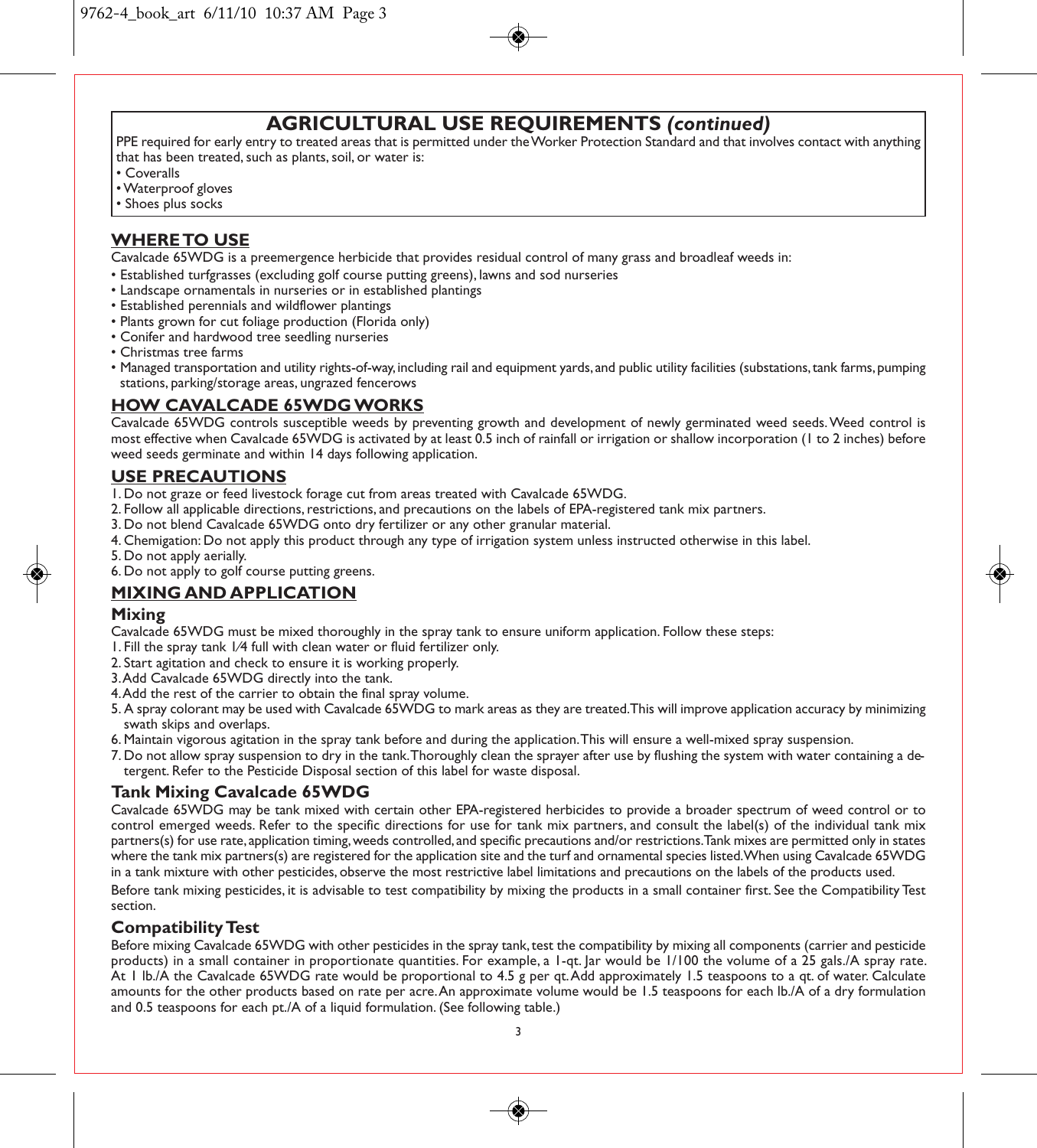#### **Amount of Component to Add to One quart Jar of Spray Carrier (Assuming Carrier Volume of 25 gals./A)**

|                               | <b>Rate Per</b> |                 |                        |
|-------------------------------|-----------------|-----------------|------------------------|
| <b>Component Formulations</b> | Acre            | $1,000$ sq. ft. | <b>Level Teaspoons</b> |
| Cavalcade 65WDG               | l .0 lb.        | $0.4$ oz.       |                        |
| Dry Tank Mix Partners         | l .0 lb.        | $0.4$ oz.       |                        |
| Liquid Tank Mix Partners      | .0 pt.          | $0.4$ oz.       | 0.5                    |

If components do not ball-up or form flakes, sludge, gels, oily films or layers, then the mixture is compatible. Incompatibility will usually occur within 5 minutes after mixing. If the components are not compatible, use a compatibility agent and rerun the test to determine if the mixture is suitable. If components are still not compatible, do not tank mix.

#### **Mixing Order for Tank Mixtures**

**Notes:** (1) When mixing Cavalcade 65WDG with other components (carrier and partner pesticide products), allow products to completely dissolve between steps. This is key when tank mixing with ester formulations. (2) Maintain agitation throughout mixing and application of the mixture.

#### **Add the products to the spray tank in the following order:**

- 1. Add products packaged in water-soluble bags first. Agitate the tank mixture. Allow the water-soluble bags to completely dissolve and the product to disperse before adding any other tank mix partner.
- 2. Then add water-dispersible granules (WDG or WG formulations) and wettable powders (WP formulations). Add wettable powders to the tank as agitation continues. Allow the product to disperse completely before other products are added.
- 3. Add spray adjuvants and spray markers. Read the adjuvant's label first and use only those adjuvants approved for application to turf and ornamentals.
- 4. Add flowable liquids (FL) or suspension concentrates (SC).
- 5. Add emulsifiable concentrates (EC) last.

#### **Application**

Apply Cavalcade 65WDG in a minimum of 20 gals/A (0.5 gal./1,000 sq. ft.) of carrier (water and/or fluid fertilizer) using a calibrated, lowpressure sprayer with 50-mesh or coarser screens. A broadcast boom or handheld wand designed for herbicide or insecticide application will provide the best results. Select nozzle pressure and gallonage to provide complete coverage.

#### **Weeds Controlled**

When used as directed in this label, Cavalcade 65WDG will control the following weeds:

| Barnyardgrass                          | Goosegrass <sup>5</sup>         | Purslane, Common               |
|----------------------------------------|---------------------------------|--------------------------------|
| Bluegrass, Annual (Poa annua)          | Henbit <sup>2</sup>             | Pusley, Florida                |
| Carpet weed                            | Itchgrass                       | Rescuegrass <sup>4</sup>       |
| Chickweed, Common <sup>2</sup>         | Johnsongrass (from seed)        | Shepherds Purse <sup>2</sup>   |
| Chickweed, Mouseear (from seed)        | lunglerice                      | Signalgrass, Broadleaf         |
| Crabgrass (Large, Smooth) <sup>3</sup> | Knotweed <sup>2</sup>           | Speedwell, Persian             |
| Crowfootgrass                          | Kochia                          | Sprangletop                    |
| Cupgrass, Woolly                       | Lambsquarter, Common            | Spurge, Prostrate              |
| Foxtails, Annual                       | Lovegrass                       | Witchgrass                     |
| Pigweed                                | Panicum (Texas, Fall, Browntop) | Woodsorrel, Yellow (from seed) |

<sup>1</sup> In areas where *Poa annua* is a winter annual, apply Cavalcade 65WDG (see rate table) in August or September to established, non-overseeded turf before *Poa annua* seeds germinate. These timings are approximate. Consult State Extension Service for more specific timing for your area. Also see the section of this label *Poa Annua* **Control in Established Bermudagrass Overseeded with Perennial Ryegrass (AZ, CA, NV, and TX only).**

 $2$  To control this weed, apply  $\acute{C}$ avalcade 65WDG in late summer, fall, or winter before weed seeds germinate.

- <sup>3</sup> **Fall Applications for Spring Crabgrass Control in Cool-Season Grasses:** In those areas where the ground freezes in the winter, Cavalcade 65WDG can be applied in the fall at rates of 1.0-1.15 lbs./A after the soil temperature falls below 50ºF but before the ground freezes. This application will control crabgrass the following spring.
- <sup>4</sup> Suppression only.

<sup>5</sup> In any area a single application of 1-2.3 lbs./A of Cavalcade 65WDG will control goosegrass. However, under heavy goosegrass pressure and/or an extended growing season, most effective control may be obtained by making an initial application of 1-1.5 lbs./A followed, after 60-90 days, by a second application that does not exceed the maximum rate for that turfgrass species listed in the **Maximum Application Rate Table.** Do not exceed a dosage of 1.5 lbs. a.i./Acre (2.3 lbs./A of this product) per year on any use site.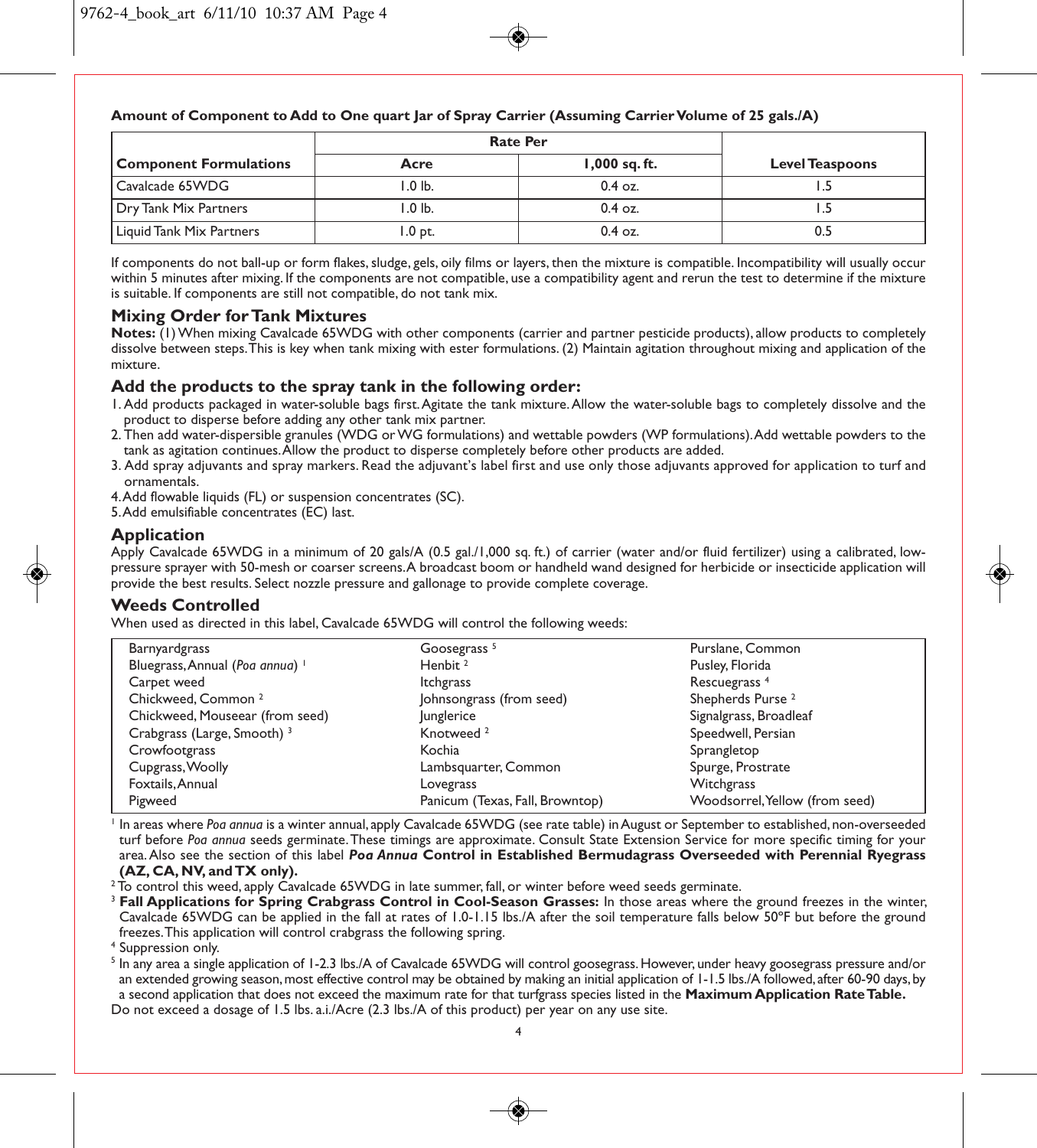#### **ESTABLISHED TURF**

Cavalcade 65WDG is a preemergence herbicide that, when properly applied, will control certain grass and broadleaf weeds in established turfgrasses including:

- Golf courses **excluding** putting greens
- Lawns
- Sod nurseries

The maximum amount of Cavalcade 65WDG that may be applied per year is given for each turfgrass species in the Annual Use Rates section of the label.

For optimum weed control, Cavalcade 65WDG should be activated by at least 0.5 inch of rainfall or irrigation before weed seeds germinate and within 14 days following application. See the map below for approximate crabgrass seed germination dates.

#### **CRABGRASS SEED GERMINATION DATES**



#### **Use Precautions-Turfgrass**

- 1) Do not apply Cavalcade 65WDG to areas where dichondra, colonial bentgrass, velvet bentgrass, or annual bluegrass (*Poa annua*) are desirable species.
- 2) Do not cut (harvest) treated sod before 90 days after application. To avoid turfgrass injury, do not apply to newly set sod until the sod has rooted and exposed edges have filled in.
- 3) To avoid turfgrass injury, do not apply Cavalcade 65WDG to turf stressed by conditions such as drought, low fertility, or pest damage.
- 4) Disturbing the herbicide barrier with cultural practices such as disking may result in reduced weed control.
- 5) *Do not apply Cavalcade 65WDG to golf course putting greens.*
- 6) If the depth of the creeping bentgrass root system becomes shallow and root tips contact Cavalcade 65WDG-treated soil, new root formation may be inhibited. Mowing height can affect the depth of a plant's root system. To avoid this, do not apply Cavalcade 65WDG to creeping bentgrass less than 0.5 inch in height.

#### **Application Timing and Rate-Turfgrass**

Cavalcade 65WDG may be applied as a single application or in sequential applications to control weeds germinating throughout the year. All applications should be made before target weeds germinate.

#### **Cavalcade 65WDG will not control weeds that have already emerged.**

The amount of Cavalcade 65WDG to apply depends upon:

- 1. the length of residual weed control desired (the higher the application rate, the longer the control),
- 2. the turf species, and
- 3. the maximum amount which can be applied to the turf species per calendar year.

#### **Length of Crabgrass Control\***



**\*Length of control varies by region. This table is an average for planning purposes.**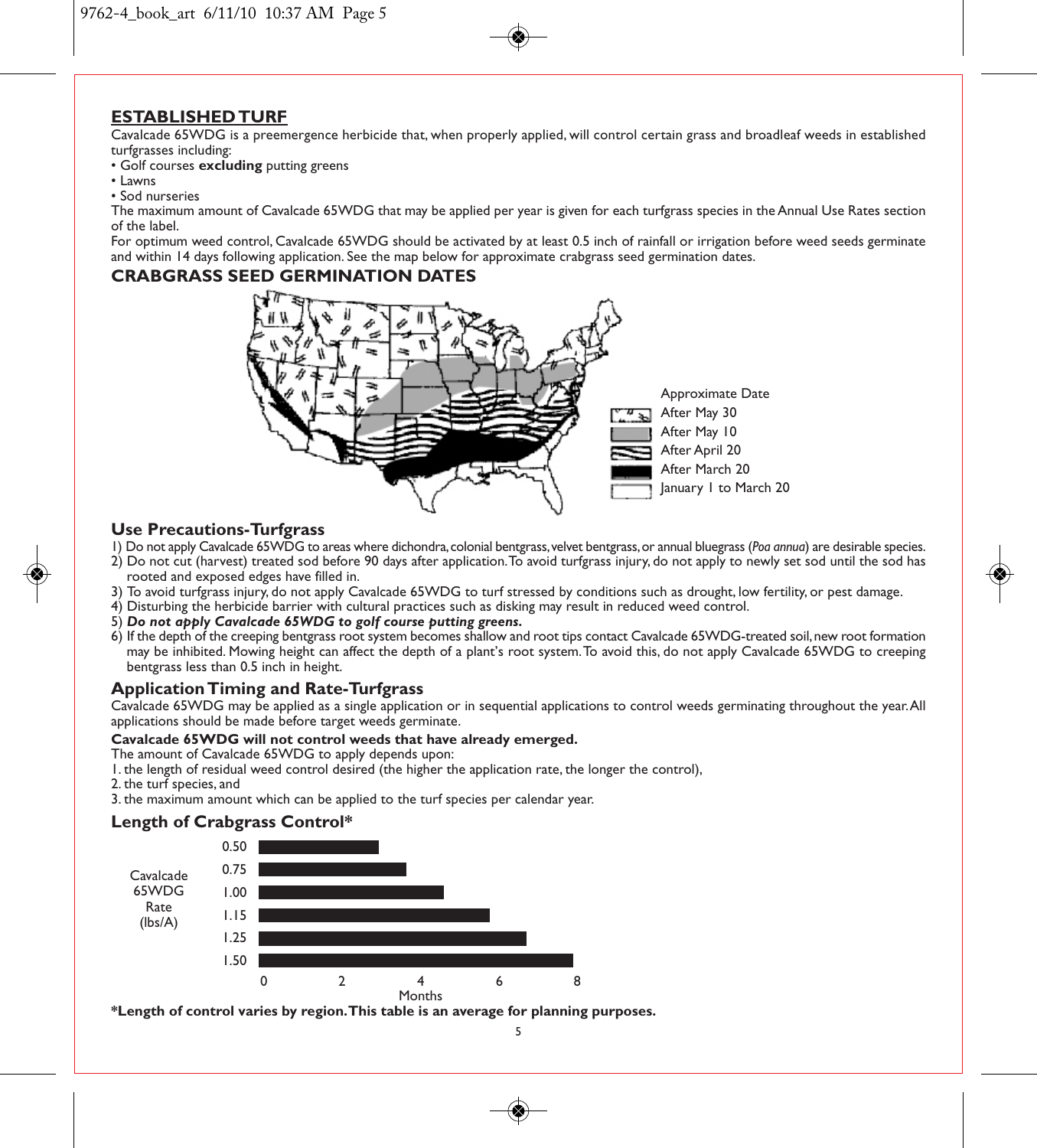#### **Annual Use Rates-Turfgrass**

Cavalcade 65WDG can be applied to the turfgrass species listed in the following table. Do not apply more than the highest rate listed for each species in a calendar year.

#### **Table 1.**

#### **Maximum Application Rate of Cavalcade 65WDG Per Calendar Year by Turfgrass Species <sup>1</sup>**

| <b>Turf Species</b>                                                                                                                                                                          | <b>Ibs. Product/Acre</b> | oz. Product/1,000 sq. ft. |
|----------------------------------------------------------------------------------------------------------------------------------------------------------------------------------------------|--------------------------|---------------------------|
| Bermuda grass <sup>2</sup><br><b>Bahiagrass</b><br>Centipedegrass<br>Kikuyugrass<br>Seashore Paspalum<br>St. Augustinegrass <sup>3</sup><br>Tall Fescue (including turf-type)<br>Zoysiagrass | $1.0 - 2.30$             | $0.36 - 0.83$             |
| Buffalograss<br><b>Kentucky Bluegrass</b><br>Perennial Ryegrass                                                                                                                              | $0.5 - 1.50$             | 0.185-0.55                |
| <b>Fine Fescue</b>                                                                                                                                                                           | $0.5 - 1.15$             | $0.185 - 0.42$            |
| <b>Creeping Bentgrass</b><br>(0.5 inches or more in height) <sup>4</sup>                                                                                                                     | $0.5 - 1.00$             | $0.185 - 0.37$            |

<sup>1</sup> Cavalcade 65WDG may be applied more than once a year as long as the total amount applied is not greater than the maximum application rate for each turf species. All applications must be made before weed seeds germinate.

<sup>2</sup> May be used on newly-sprigged or plugged Bermudagrass at rates not to exceed 0.80 lb./A (0.30 oz./1,000 sq. ft.). Newly-sprigged or plugged Bermudagrass stolon rooting may be temporarily retarded.

<sup>3</sup> Use an initial rate of 0.75-1.5 lbs./A per application.

<sup>4</sup> To avoid grass injury, do not apply Cavalcade 65WDG to creeping bentgrass mowed at less than 0.5 inch in height.

#### **When to Apply Cavalcade 65WDG After Overseeding Turf**

Injury to desirable seedlings is likely if Cavalcade 65WDG is applied before the secondary roots of seedlings are in the second inch of soil (not thatch plus soil). To reduce the potential to injure overseeded turf, wait 60 days after seeding or until after the second mowing, whichever is longer, before applying Cavalcade 65WDG.

#### **When to Overseed After Application-All States\***

Cavalcade 65WDG will inhibit the development of turfgrass species overseeded too soon after application.

Follow rates and intervals in the table below for best overseeding/reseeding results.

\*Note: In AZ, CA, NV, and TX, the overseeding interval can be shorter in established bermudagrass that has been overseeded with perennial ryegrass. See the next section "*Poa Annua* Control in Established Bermudagrass Overseeded with Perennial Ryegrass (AZ, CA, NV, and TX only)".

| <b>Amount of Cavalcade 65WDG</b> | <b>Interval (Months) Before Overseeding</b> |                   |                 |
|----------------------------------|---------------------------------------------|-------------------|-----------------|
| Lbs. Product/A                   | <b>North</b>                                | <b>Transition</b> | South           |
| .75                              |                                             |                   |                 |
| 1.00                             |                                             |                   |                 |
| 1.15                             |                                             |                   |                 |
| 1.25                             |                                             |                   |                 |
| l.50                             | $\overline{\phantom{a}}$                    |                   |                 |
| I.75                             |                                             |                   |                 |
| 2.00                             |                                             |                   | $\overline{10}$ |
| 2.30                             |                                             |                   |                 |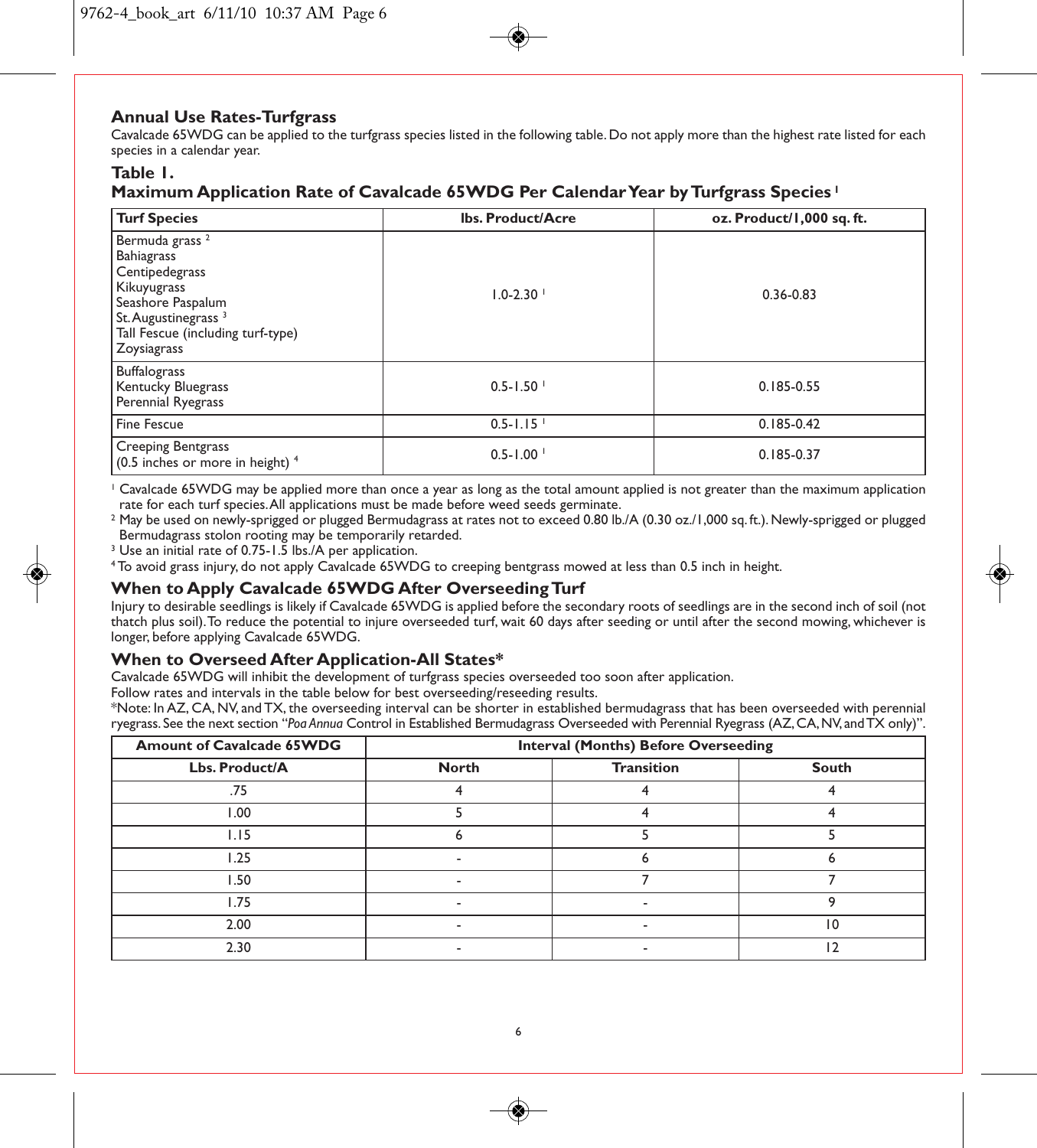#### *Poa annua* **control in Established Bermudagrass Overseeded with Perennial Ryegrass (AZ, CA, NV, and TX only)**

Use on golf courses (excluding golf course putting greens, lawns, and sod nurseries when overseeding with perennial ryegrass (minimum seeding rate of 350 lbs./A).

#### **How Much and When to Apply**

| <b>Amount to Apply When to Apply</b> |                                                  | <b>Expected Control Use Precautions</b>   |                                                                                                                                       |
|--------------------------------------|--------------------------------------------------|-------------------------------------------|---------------------------------------------------------------------------------------------------------------------------------------|
|                                      | <b>First application:</b><br>6 to 8 weeks before |                                           | 1. Some seedling mortality and temporary reduction in root growth of<br>new seedlings may occur.                                      |
|                                      | ryegrass overseeding                             | or greater control of                     | 1 application for 70% 2. To reduce the potential for seedling mortality, maintain a moist<br>seedbed with light, frequent irrigation. |
| $0.58 - 1.0$ lb./A                   | Second application:<br>4 to 8 weeks after        | l Poa annua                               | 3. make no more than 2 applications per year for this use, and do not<br>exceed a total of 1.3 lbs./A per year.                       |
|                                      | overseeding or when<br>perennial ryegrass        | Second application<br>may enhance control | 4. Do not make a second application if any injury to the ryegrass is ob-<br>served after the first application.                       |
|                                      | roots are in the second<br>inch of soil          |                                           | 5. Do not make a second application unless the product was first applied<br>before overseeding.                                       |

### **ORNAMENTALS (CONTAINER, FIELD, AND LANDSCAPE GROWN, INCLUDING CHRISTMAS TREE FARMS), RIGHTS-OF-WAY, GROUNDS OF UTILITIES, UNGRAZED FENCE ROWS**

Cavalcade 65WDG may be applied to soil surfaces for preemergence control of many grass and broadleaf weeds:

- Around ornamental shrubs, trees, established perennial vegetation and wildflower plantings;
- On or surrounding managed rights-of-way for transportation systems including roadways, roadsides, railways, and equipment yards;
- On grounds of utilities such as power substations, tank farms, pumping stations, parking and storage areas;
- On ungrazed fence rows.

#### **Application Timing and Information**

#### **Cavalcade 65WDG:**

1. Will not control emerged weeds.

- 2. May be applied to newly-transplanted and established ornamentals as broadcast or over-the-top-spray.
- 3. Is most effective when applied to soil free of clods, weeds, and debris such as leaves and mulch.
- 4. Is most effective when the product is activated in the soil before weed seeds germinate and within 14 days after application.
- 5. Is activated when the treated area receives at least 0.5 inch of irrigation or rainfall, or shallow (1 to 2 inches) mechanical incorporation.

#### **Use Precautions**

#### **To reduce injury potential:**

- a. In the spring when buds are rapidly growing and expanding, over-the-top application of Cavalcade 65WDG may temporarily injure new growth of desirable plants. To reduce the possibility of injury at this time, wait to apply Cavalcade 65WDG over-the-top of newly emerged vegetation until it has hardened off, unless your experience indicates that the ornamental plant will not be injured by the other-the-top application.
- b. After application, immediately irrigate the treated area to wash Cavalcade 65WDG from plant surfaces onto soil (watering plants before application may improve the washing process).

#### **Ornamentals and Christmas Tree Farms – Application Sites and Instructions**

| Site                                                                      | <b>Application Instructions</b>                                                                                                                                                                                                                                                             |
|---------------------------------------------------------------------------|---------------------------------------------------------------------------------------------------------------------------------------------------------------------------------------------------------------------------------------------------------------------------------------------|
| Newly-Transplanted container or<br>Field Nursery Stock                    | 1. Delay application until soil has settled around transplants.<br>2. Water transplants thoroughly before application.<br>3. Apply after cuttings from roots are established.<br>4. To avoid inhibition of the tissue union, apply before budding/grafting or after buds/grafts have taken. |
| <b>Established Container, Field Nursery</b><br>Stock, or Landscape Plants | Apply at any time as a broadcast, over-the-top, or directed spray.                                                                                                                                                                                                                          |
| Landscape (or Ornamental) Plantings                                       | I. Apply as a broadcast, over-the-top, or as a directed spray.<br>2. Delay application to newly-transplanted ornamentals until soil has settled around transplants.                                                                                                                         |

*(continued)*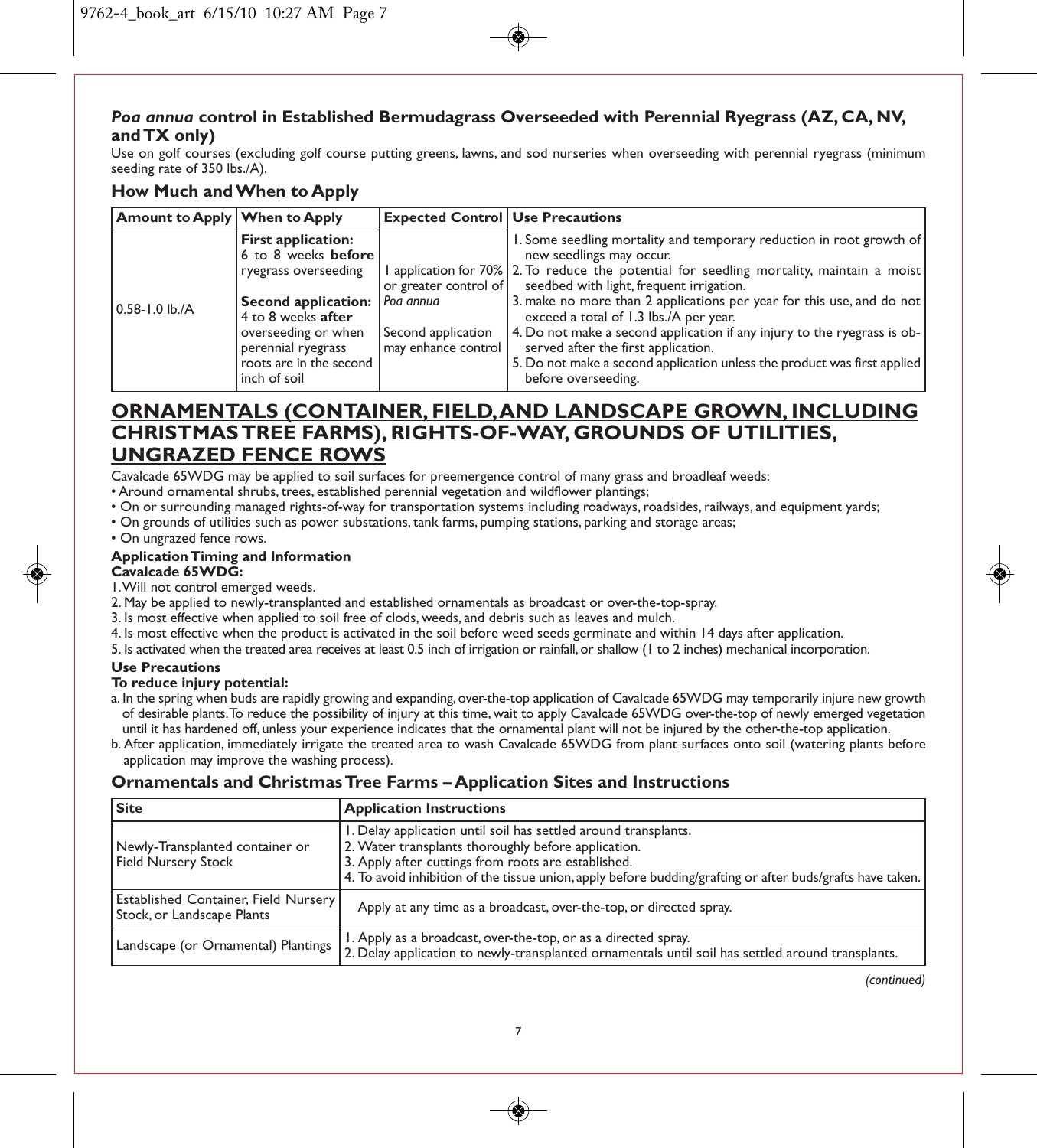#### **Ornamentals and Christmas Tree Farms – Application Sites and Instructions** *(continued)*

| <b>Site</b>                                                   | <b>Application Instructions</b>                                                                                                                                                                                                                                                                                                                             |
|---------------------------------------------------------------|-------------------------------------------------------------------------------------------------------------------------------------------------------------------------------------------------------------------------------------------------------------------------------------------------------------------------------------------------------------|
| Bare Ground Application for<br>Container Placement            | 1. Apply to soil (including mulch, gravel, wood chips, or other permeable base) upon which containerized<br>ornamentals are placed.<br>2. After Cavalcade 65WDG is applied, perform shallow cultivation or hand weeding only, or avoid dis-<br>turbing the herbicide barrier.                                                                               |
| In Shade Houses and Uncovered<br>Polyhouses                   | After Cavalcade 65WDG is applied, uncovered polyhouses must remain open for at least 7 days and<br>ornamentals must receive 2 irrigations totaling at least 1/2 inch of water.                                                                                                                                                                              |
| Ornamental Bulbs and Perennial<br><b>Wildflower Plantings</b> | 1. Cavalcade 65WDG may be applied to bulbs or perennial wildflower species listed in the section. Tolerant<br><b>Ornamental Species.</b><br>2. Apply before or after bulbs emerge but before bulbs bloom and weeds emerge. In wildflowers, a poste-<br>mergence herbicide labeled for wildflowers may be needed to control weeds that have already emerged. |

#### **How Much and When to Apply**

| Amount to Apply (Broadcast)*                              | <b>When to Apply</b> | <b>Comments/Instructions</b>                                                                                                                                                                                                                                 |
|-----------------------------------------------------------|----------------------|--------------------------------------------------------------------------------------------------------------------------------------------------------------------------------------------------------------------------------------------------------------|
| I.0-2.3 lbs./A<br>l or<br>$0.37 - 0.83$ oz./1,000 sq. ft. | ' removed.           | In fall or spring before weeds   I. Use the higher rate for longer control.<br>germinate or after weeds are 2. Cavalcade 65WDG may be applied more than once per year as long as<br>the total amount of product applied does not exceed 2.3 lbs./A per year. |

\*Note: For band application calculate amount per acre:

 $\frac{\text{Band width in metres}}{\text{Row width in inches}}$  x Broadcast rate = amount to apply per acre of field

#### **Equivalent Measurements for Cavalcade 65WDG**

| Lbs.A | $Oz$ ./1,000 sq.ft. | Approximate Equivalent-<br>Tablespoons/1,000 sq. ft. |
|-------|---------------------|------------------------------------------------------|
| 0. ا  | 0.37                |                                                      |
| .     | 0.55                |                                                      |
| 2.0   | 0.74                |                                                      |
|       | 0.83                | 2.25                                                 |

#### **Tank Mixtures For Use On Ornamentals**

Cavalcade 65WDG may be tank mixed with other registered herbicides listed on this label to provide a broader spectrum of weed control or to control emerged weeds. Tank mixes with Cavalcade 65WDG are for use only in states where the tank mix partner(s), application site, and intended use pattern are registered. Follow the label(s) of the tank mix partner(s) for application rates, timing, weeds controlled, tolerant ornamentals, and specific use precautions and/or restrictions. Before mixing pesticides in the spray tank, test compatibility by mixing the products in a small container first. See the **Compatibility Test** section of this label.

#### **Tank Mix Partners for Cavalcade 65WDG on Ornamentals**

| Product                                                                                             | <b>Precautions/Instructions</b>                                                                                                                                                                                                                                                                                                                                                                                                                                                                                                                                                                                                         |
|-----------------------------------------------------------------------------------------------------|-----------------------------------------------------------------------------------------------------------------------------------------------------------------------------------------------------------------------------------------------------------------------------------------------------------------------------------------------------------------------------------------------------------------------------------------------------------------------------------------------------------------------------------------------------------------------------------------------------------------------------------------|
| Goal <sup>®</sup> (use on conifers only)                                                            | Mix with Cavalcade 65WDG for postemergence control of certain broadleaf weeds including malva and<br>filaree.                                                                                                                                                                                                                                                                                                                                                                                                                                                                                                                           |
| $ $ Gallery®, Sim-Trol®, Pennant®                                                                   | See product labels for weed spectrum and tolerant ornamentals.                                                                                                                                                                                                                                                                                                                                                                                                                                                                                                                                                                          |
| Roundup <sup>®</sup> , or other<br>glyphosate-based products <sup>1</sup> ,<br>$Finale^{\circledR}$ | These nonselective tank mix herbicides control most emerged annual broadleaves and grasses.<br>Take extreme care to prevent tank mixtures with these products from contacting the foliage and stems<br>of turfgrass, trees, shrubs, or other desirable vegetation because desirable vegetation may be severely<br>injured or killed. Apply these tank mixtures as a directed spray and use a shield to prevent spray from<br>contacting foliage of desirable plants.<br>Following instructions on the tank mix partner's label, delay irrigation of the treated area to allow time<br>for the herbicide to be absorbed by weed foliage. |

<sup>1</sup> Roundup is one brand of a nonselective herbicide containing glyphosate. Other glyphosate products may also be used.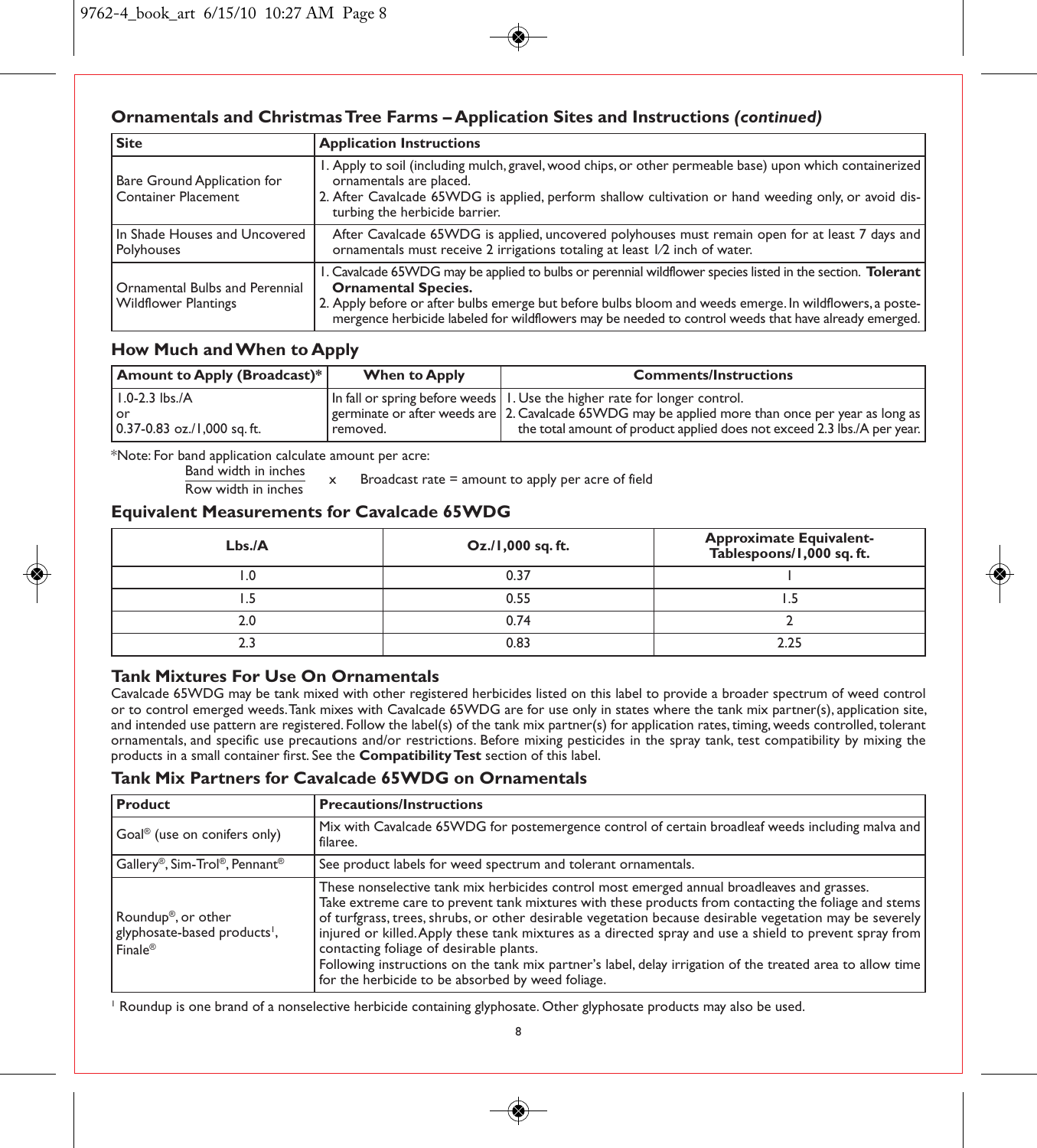#### **Tolerant Ornamental Species**

Cavalcade 65WDG will not harm most trees, shrubs, vines, and flowers. The species listed below in Table 2 are tolerant to Cavalcade 65WDG. Cavalcade 65WDG is approved for application, except in CA, to the species in Table 2. Cavalcade 65WDG may be applied over-the-top of the listed species.

When plants are under stress (such as heat, drought, or frost damage), some cultivars of listed plants may be sensitive to Cavalcade 65WDG.

| Scientific name             | <u>Common name</u>                              |
|-----------------------------|-------------------------------------------------|
| Abelia grandiflora          | Abelia                                          |
| Abies spp.                  | Fir species (Balsam, Fraser, Noble, etc.)       |
| Acer palmatum               | Japanese maple                                  |
| Acer platanoides            | Norway maple                                    |
| Achillea spp.               | Yarrow                                          |
| Actinidia chinensis         | Kiwi*                                           |
| Agapanthus orientalis       | Lily of the Nile; African lily                  |
| Akebia quintata             | Five-Leaf or Chocolate Vine                     |
| Allium cernuum              | Lady's Leek; Nodding Onion                      |
| Anemone hybrida             | Japanese Anemone                                |
| Aquilegia spp.              | Columbine                                       |
| Arctostaphylos densiflora   | Vine hill manzanita                             |
| Arctotheca calendula        | Cape weed                                       |
| Aucuba japonica             | Japanese Aucuba                                 |
| Artemisia spp.              | Wormwood; Silver Mound; Castle                  |
| Aster spp.                  | Aster                                           |
| Athyrium filix-femina       | Lady Fern                                       |
| Begonia spp.                | Fibrous Begonia                                 |
| Berberis gladwynesis        | Barberry                                        |
| Berberis julianae           | Wintergreen barberry                            |
| Berberis mentorensis        | Mentor barberry                                 |
| Berberis thunbergii         | Japanese barberry                               |
| Berberis verriculosa        | Warty barberry                                  |
| Bergenia cordifolia         |                                                 |
| <b>Boltonia asteroides</b>  | Snowbank                                        |
| Bougainvillea spp.          | Bougainvillea                                   |
| Buddleia davidii            | Butterfly-bush                                  |
| Buxus microphylla           | Japanese boxwood                                |
| Callistemon citrinus        | Crimson bottlebrush                             |
| Callistemon viminalis       | Weeping bottlebrush                             |
| Calluna vulgaris            | Scotch heather                                  |
| Campanula carpatica         | Tussock bellflower                              |
| Campsis X tagliabuana       | Trumpet creeper, Trumpet flower                 |
| Carpobrotus edulis          | Hottentot fig; Ice plant                        |
| Cassia artemisoides         | Feathery Cassia                                 |
| Ceanothus rigidus           | Wild lilac                                      |
| Ceratostigma plumbaginoides |                                                 |
| Chamaecyparis pisifera      | False cypress                                   |
| Chrysanthemum nipponicum    |                                                 |
| Cleyera japonica            | Cleyera                                         |
| Citrus spp.*                | Ornamental orange, lemon, lime, etc.*           |
| Coreopsis spp.              | Coreopsis (Calliopsis): Early Sunrise, Moonbeam |
| Cornus stolonifera          | American dogwood                                |
| Cortaderia selloana         | Pampas grass                                    |
| Cotoneaster apiculatus      | Cranberry Cotoneaster                           |
| Cotoneaster buxifolius      | Cotoneaster                                     |
| Cotoneaster dammeri         | <b>Bearberry Coteneaster</b>                    |
| Cotoneaster microphyllus    | Rockspray Cotoneaster                           |
| Crataegus spp.              | Hawthorn                                        |
| Cupressus sempervirens      | Italian cypress                                 |

#### **Table 2 – Tolerant Ornamental Species – All States**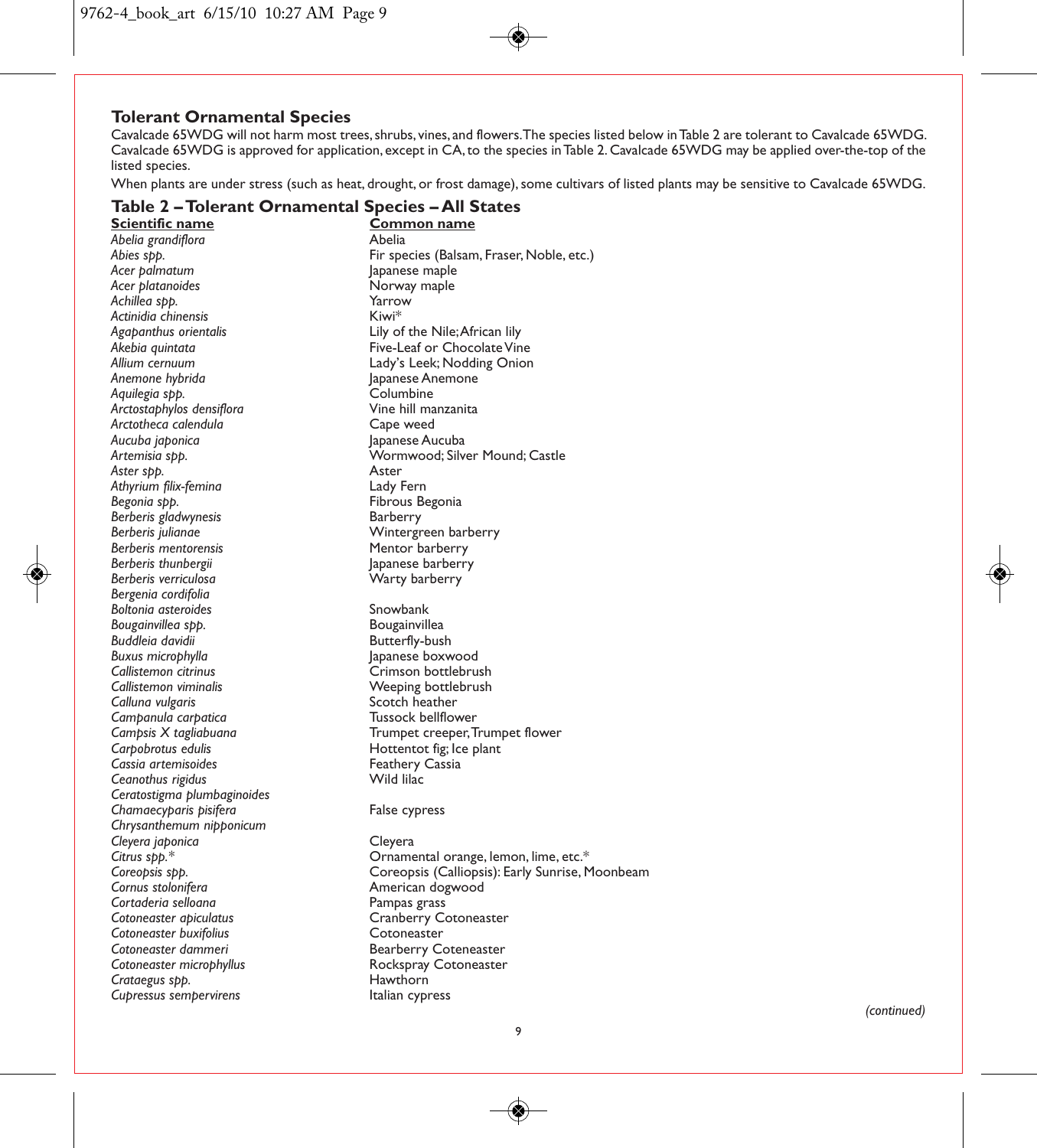# **Table 2 – Tolerant Ornamental Species – All States** *(continued)*

*Crocosmia spp.* Lucifer *Delosperma spp.* Ice plant *Delphinium spp.*<br>Dianthus deltoidia *Dianthus gratianopolitanus* Cheddar pink *Dodonea viscosa* Hop bush *Echinacea purpurea* Coneflower *Elaeagnus pungens* Silverberry *Euonymus fortunei*<br>Euonymus japonica *Euonymus kiautschovica* Spreading Euonymus *Fatsia japonica* Japanese aralia Forsythia intermedia **by the South Border Forsythia**<br>Forsythia suspense **by the South South South America** Property *Forsythia suspense* Weeping Forsythia *Forsythia viridissima* Greenstem Forsythia *Gaillardia spp.* Gaillardia; Blanket flower *Gaura spp.* Gaura *Gentiana dahurica* Gentian *Geranium cinereum*<br>*Gladiolus spp.*\*\* *Gypsophila repens* **Baby's breath Communist Communist Communist Communist Communist Communist Communist Communist Communist Communist Communist Communist Communist Communist Communist Communist Communist Communist Communi** *Hedera helix* English ivy *Helianthemum spp.* Sunrose **Hemerocallis spp. Daylily Daylily Daylily Coral bells** *Heucherella spp.* Coral bells *Hibiscus rosa-sinensis\*\**<br>Hibiscus spp. *Hosta plantaginea* Hosta; Plantain lily *Hosta sieboldiana* Hosta *Houttuynia cordata var. variegata Hydrangea macrophylla* **Bigleaf Hydrangea**<br> *Ilex cornuta\*\** Chinese holly<sup>198</sup> **Ilex cornuta\*\*** The Chinese holly is a cornutation of the Chinese holly is a series of the cornutation of the cornutation of the cornutation of the cornutation of the cornutation of the cornutation of the cornutation of t *Ilex crenata* Japanese holly *Ilex pernyi*<br>*Ilex vomitoria Inula ensifolia Iris spp.* Iris *Jasminium nudiflorum* Winter jasmine *Juglans spp.\** Walnut\* *Juniperus chinensis* Chinese juniper *Juniperus conferta Juniperus davurica Juniperus horizontalis* Creeping juniper *Justicia brandegeana* Shrimp plant *Lagerstroemia indica* Crape myrtle *Lagerstroemia indica and hybrids* Crape myrtle **Lantana montevidensis**<br>Lavender spp. *Leontopodium alpinum* Edelweiss *Ligustrum amurense* Amur privet *Ligustrum japonicum*<br>Ligustrum lucidum Ligustrum sinense

**Scientific name Common name** Dianthus; Maiden pinks<br>Cheddar pink Japanese spindle tree; Evergreen Euonymus<br>Spreading Euonymus **Gardenia; Cape-jasmine**<br>Gaura *Gladiolus species\*\**<br>Baby's breath Mallow; Rose of Sharon<sup>\*\*</sup><br>Hosta: Plantain lilv *American holly<br>Holly* Yaupon holly Lavender; Munstead<br>Edelweiss *Ligustrum lucidum* Glossy privet; Wax-leaf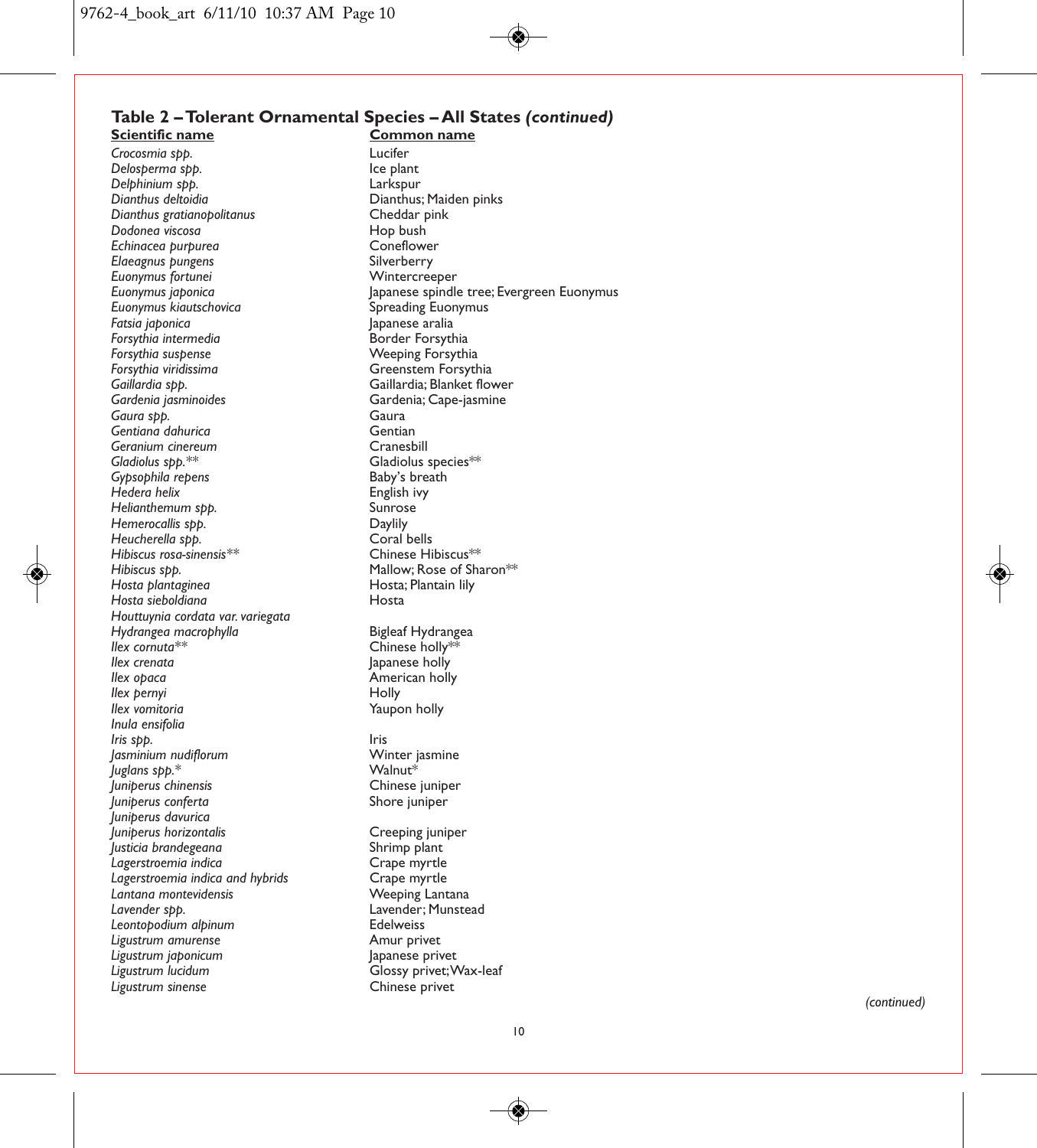# **Table 2 – Tolerant Ornamental Species – All States** *(continued)*

*Lilium spp.* Lily *Liriope muscari* Liriope *Liriope spicata* Liriope, creeping *Lonicera japonica* Japanese honeysuckle *Loropetalum chinense* Loropetalum *Lythrum spp.* Loosestrife *Magnolia spp.\*\** and magnolia space of the Magnolia metal of the Magnolia metal of the Magnolia metal of the Ma<br>Maleophora luteola metal metal metal metal metal metal metal metal metal metal metal metal metal metal metal *Maleophora luteola*<br>*Malus spp.\* Malus spp.\** Crabapple\* *Nandina domestica* **Heavenly bamboo**<br> *Narcissus sbb*<sup>\*\*</sup><br> *Narcissus sbb*<sup>\*\*</sup> *Nerium spp.* Oleander *Oenothera missouriensis* exeming primarily exeming primarily exempled by the Sevening primarily exemple to the S<br>Clive and Dive and Dive and Dive and Dive and Dive and Dive and Dive and Dive and Dive and Dive and Dive and *Olea europaea\** Olive\* *Ophiopogon japonicus\*\** Mondo grass\*\* *Osmanthus heterophyllus* Osmanthus; False holly *Osteospermum fruticosum* Trailing African daisy *Oxydendron luteum* Sourwood *Paeonia suffruticosa*<br>Pennisetum setaceum<sup>\*\*</sup><br>Pennisetum setaceum<sup>\*\*</sup>  $P$ ennisetum setaceum<sup>\*\*</sup> *Perovskia atriplicifolia Persea americana\** Avocado\* *Physostegia virginiana*<br>Picea spp.\*\* *Pinus brutia* Calabrian pine *Pinus canariensis* Canary island pine *Pinus halepensis*<br>*Pinus nigra Pinus nigra* Austrian black pine *Pinus palustris* Longleaf pine **Pinus radiata** and a monterey pine **Pinus radiata** and a monte of the **Pinus radiate** and **Pinus radiate** a monte **radiate** and **Pinus radiate** a monte **radiate** a monte **radiate** a monte **radiate** a monte **radiate** a mon *Pinus sylvestris*<br>Pinus taeda *Pinus taeda* Loblolly pine *Pinus virginiana* Virginia pine *Pistacia spp.\**<br>Pittosporum rhombifolium *Podocarpus macrophyllus* Japanese yew *Prunus laurocerasus*<br>Prunus spp.\* *Pseudotsuga menziesii\*\** Douglas fir\*\* Pyracantha coccinea **Firethorn, scarled to the Second Person**<br>Pyracantha fortuneana **Firethorn** Pyracantha fortuneana *formacana a firethorn*<br>Pyracantha koidzumii a firethorn *Pyracantha koidzumii*<br>Pyrus spp. *Quercus rubra* Red oak *Quercus shumardii* Shumard oak *Raphiolepsis indica* Indian hawthorne  $R$ aphiolepsis umbellata

**Common name** *Lobelia cardinalis* Cardinal flower; Indian pink *-*<br>Tatarian honeysuckle<br>Loropetalum *Miscanthus sinesis\*\** Yaku Jima\*\*, Silberfeder\*\* *N*arcissus, Daffodil<br>Oleander **Photinia; Redtip<br>False dragonhead** Picea spp.<sup>\*\*</sup> interest of the Spruces (Colorado Blue, Norway, etc.)<br>Pieris igbonica interests of the Spannese andromeda; Lily-of-the-valley s *Pieris japonica* Japanese andromeda; Lily-of-the-valley shrub *Pinus elliottii* Slash pine *Pinus strobus* Eastern white pine Japanese black pine<br>Virginia pine *Pittosporum rhombifolium* Queensland Pittosporum **Japanese Pittosporum**<br>Japanese yew *Al*mond, Apricot, Nectarine, Peach, Plum, and Prune\*<br>Douglas fir\*\* Pear spp., including 'Bradford'<br>Red oak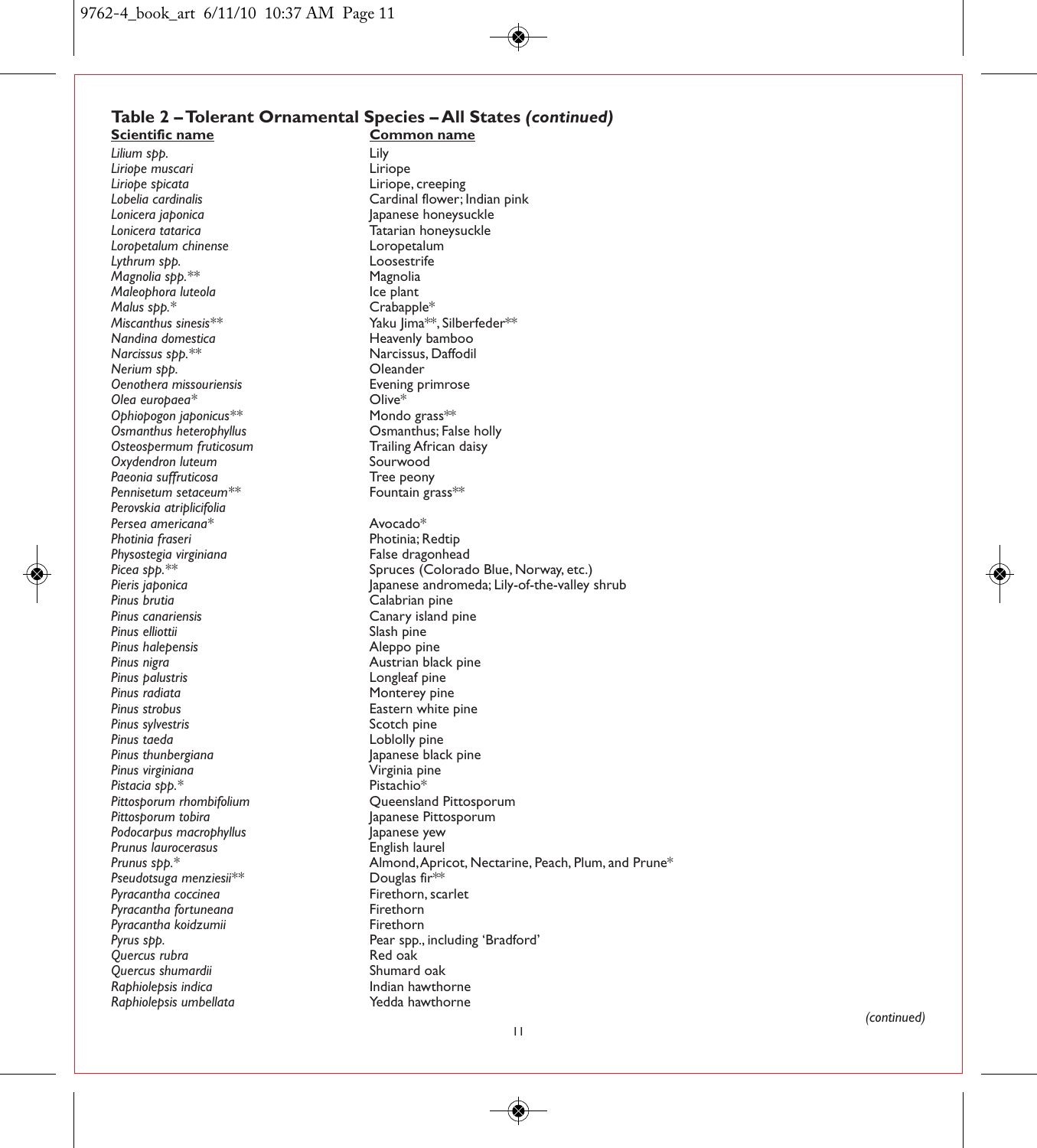#### **Table 2 – Tolerant Ornamental Species – All States** *(continued)* **Scientific name Common name**

*Rhododendron spp.* Rhododendrons, Azaleas *Rosa banksiae* Lady Banks rose **Black-eyed Susan<br>Leatherleaf Fern Rumohra adiantiformis** *Santolina virens Saxifraga spp.* Saxifrage; Purple dome **Pincushion flower**<br>Stonecrop *Sedum spp.* Stonecrop Spiraea bumalda<br>Syzygium paniculatum *Syzygium paniculatum* Australian brushcherry; Japanese boxcherry *Taxus cuspidata* Japanese yew *Taxus spp.* Yew *Teucrium spp.* Germander *Thalictrum dipterocarpum*<br>*Thuia occidentalis Thuja occidentalis* American arborvitae *Trachelospermum asiatum*<br>Tsuga canadensis Canada hemlock<br>Tulip Tulipa spp.<br>Veronica sbb. **Veronica**; Speedwell<br>
lapanese viburnum *Viburnum japonicum* Japanese viburnum Viburnum odoratissimum<br>Viburnum blicatum *Viburnum plicatum* Japanese snowball *Canary island viburnum*<br>Japanese viburnum *Viburnum japonicum* Japanese viburnum *Viburnum suspensum* Arrowood viburnum .<br>Viburnum tinus<br>Viburnum trilobium *Viburnum trilobium* Cranberry bush Leatherleaf viburnum<br>Vinca *Vinca major* Vinca *Vinca minor*<br>Periwinkle and the prime of the Periwinkle Strape<sup>\*</sup> Vitis spp.\*<br>Weigela florida *Weigela florida* Old fashioned Weigela *Yucca aloifolia* Spanish bayonet Yucca: Adam's needle

\* Do not use on food producing trees, vines, or plants.

\*\* Not for use on container grown plants.

#### **NEW PLANTINGS, REPLANTING, AND ROTATIONAL PLANTINGS**

Nursery, landscape, or non-cropland areas treated with Cavalcade 65WDG should be rotated only to ornamental species listed on this label for 1 year following application unless the following test has shown species safety:

Before planting a species not listed on this label, it is recommended that several test strips of an indicator plant such as wheat, sorghum, or corn be sown into the treated area. If the indicator plants germinate and grow normally to a height of 12 inches with normal root development, it is safe to plant.

In areas disturbed by new plantings or replanting of labeled species, it may be necessary to retreat exposed soil to maintain satisfactory weed control.

# **CHEMIGATION INSTRUCTIONS – OVERHEAD SPRINKLER IRRIGATlON APPLICATION**

- Apply this product only through an overhead sprinkler irrigation system. Do not apply this product through any other type of irrigation system.
- Crop injury, lack of effectiveness, or illegal pesticide residues in the crop can result from non-uniform distribution of treated water. If you have questions about calibration, contact State Extension Service specialists, equipment manufacturers, or other experts.
- To avoid injury to foliage, make sure foliage is sufficiently wet before application or adequate irrigation is applied after application.
- If sprinkler distribution patterns do not overlap sufficiently, unacceptable weed control may result.
- If sprinkler distribution patterns overlap excessively, injury to leatherleaf ferns and other ornamentals may result.
- Do not connect an irrigation system (including greenhouse systems) used for pesticide application to public water systems unless pesticide label-prescribed safety devices for public water systems are in place.
- If necessary, a person knowledgeable of the chemigation system and responsible for its operation, or someone under the supervision of the responsible person, shall shut the system down arid make necessary adjustments.